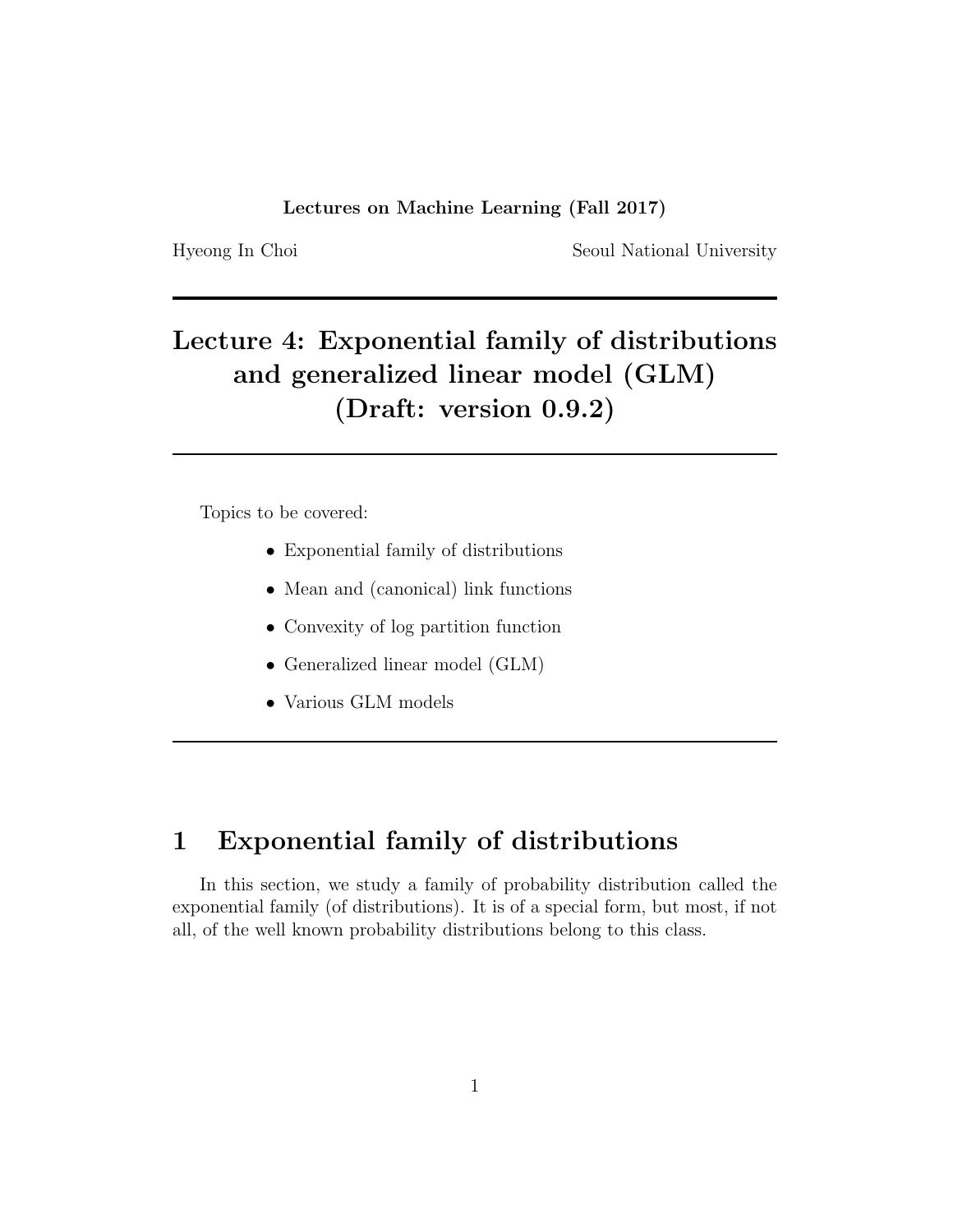# 1.1 Definition

Definition 1. A probability distribution (PDF or PMF) is said to belong to the exponential family of distributions (in natural or canonical form) if it is of the form.

$$
P_{\theta}(y) = \frac{1}{Z(\theta)} h(y) e^{\theta \cdot T(y)},\tag{1}
$$

where  $y = (y_1, \dots, y_m)$  is a point in  $\mathbb{R}^m$ ; and  $\theta = (\theta_1, \dots, \theta_k) \in \mathbb{R}^k$  is a parameter called the **canonical (natural) parameter**;  $T : \mathbb{R}^m \to \mathbb{R}^k$  is a map  $T(y) = (T_1(y), \cdots, T_k(y));$  and  $Z(\theta) = \int h(y)e^{\theta T(y)} dy$  is called the **partition function**, while its logarithm,  $A(\theta) = \log Z(\theta)$ , is called the **log** partition (cumulant) function.

Remark. In this lecture and throughout this course, the "dot" notation as in  $\theta \cdot T(y)$  always means the inner (dot) product of two vectors.

Equivalently,  $P_{\theta}(y)$  can be written in the form

$$
P_{\theta}(y) = \exp[\theta \cdot T(y) - A(\theta) + C(y)],\tag{2}
$$

where  $C(y) = \log h(y)$ . More generally, one sometimes introduces an extra parameter  $\phi$ , called the dispersion parameter, to control the shape of  $P_{\theta}(y)$ by

$$
P_{\theta}(y) = \exp \left[\frac{\theta \cdot T(y) - A(\theta)}{\phi} + C(y, \phi)\right].
$$

# 1.2 Standing assumption

In our discussion on the exponential family of distribution, we always assume the following.

- In case  $P_{\theta}(y)$  is a probability density function (PDF), it is assumed to be continuous as a function of y. It means that there is no singularity in the probability measure  $P_{\theta}(y)$ ;
- In case  $P_{\theta}(y)$  is a probability mass function (PMF), there exists a range of discrete value of  $P_{\theta}(y)$  that is the same for all  $\theta$  and for all y.

If  $P_{\theta}(y)$  satisfies either condition, we say it is **regular**, which is always assumed throughout this course.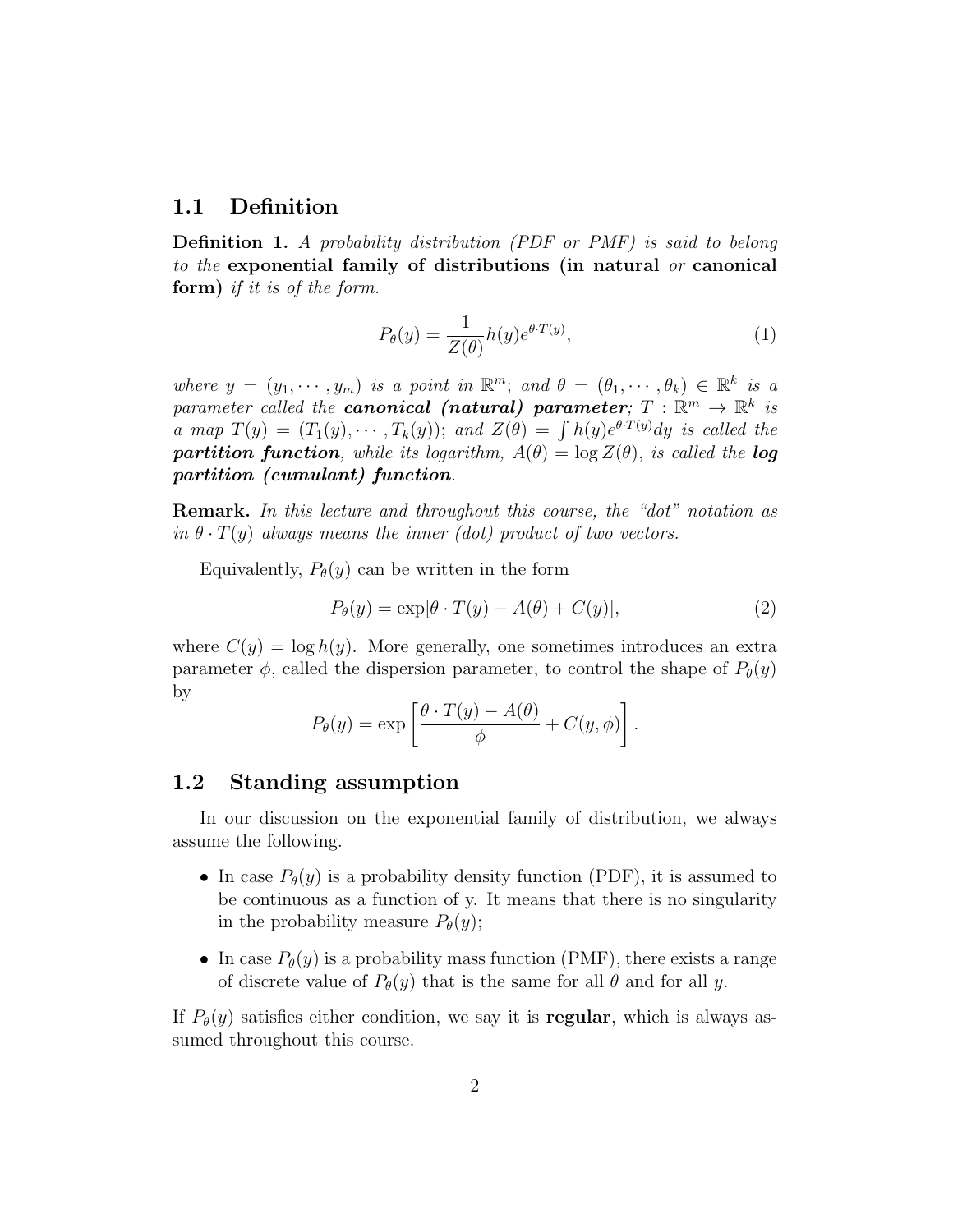**Remark.** Sometimes people use the more general form of  $P_{\theta}(y)$  to write

$$
P_{\theta}(y) = \frac{1}{Z(\theta)} h(y) e^{\eta(\theta) \cdot T(y)}.
$$

But most of the time the same result can be obtained without the use of the general form  $\eta(\theta)$ . So it is not much of a loss of generality to stick to our convention of using just  $\theta$ .

# 1.3 Examples

Let us now look at a few illustrative examples.

(1) Bernoulli $(\mu)$ 

The Bernoulli distribution is perhaps the simplest in the exponential family. Let Y be a random variable taking its binary value in  $\{0, 1\}$ . Let  $\mu = P[Y = 1]$ . Its distribution (in fact, the probability mass function, PMF) is then succinctly written as  $P(y) = \mu^{y}(1-\mu)^{1-y}$ . Then,

$$
P(y) = \mu^{y} (1 - \mu)^{1-y}
$$
  
= 
$$
\exp[y \log \mu + (1 - y) \log(1 - \mu)]
$$
  
= 
$$
\exp\left[y \log \left(\frac{\mu}{1 - \mu}\right) + \log(1 - \mu)\right].
$$

Letting  $T(y) = y$  and  $\theta = \log \left( \frac{\mu}{1 - y} \right)$  $1-\mu$  $\setminus$ and recalling the definitions of logit and  $\sigma$  functions given in Lecture 3, we have

$$
logit(\mu) = log\left(\frac{\mu}{1-\mu}\right).
$$

Thus

$$
\theta = \text{logit}(\mu). \tag{3}
$$

Its inverse function is the sigmoid function:

$$
\mu = \sigma(\theta),\tag{4}
$$

where

$$
\sigma(\theta) = \frac{1}{1 + e^{-\theta}}.
$$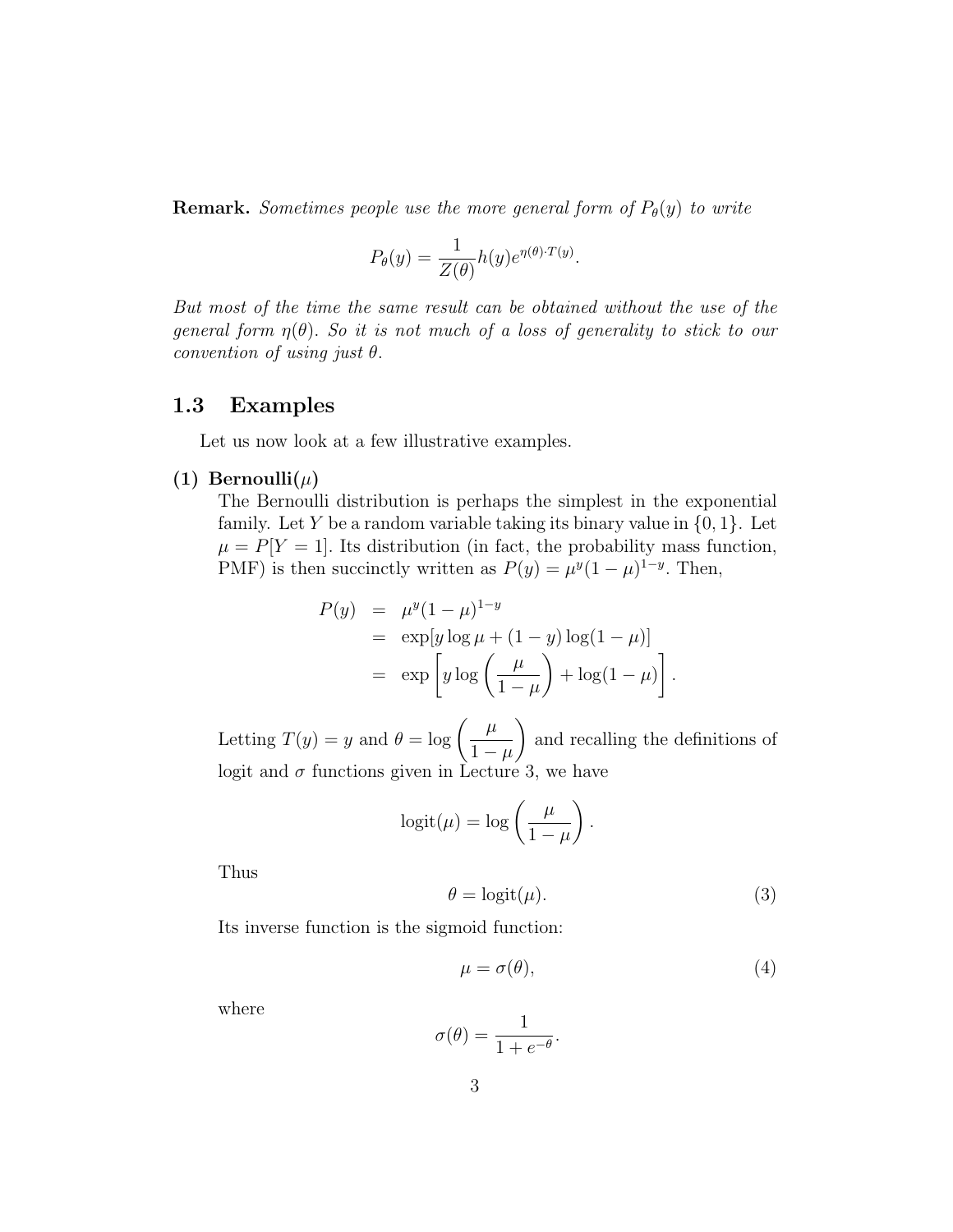Therefore, we have

$$
A(\theta) = -\log(1 - \mu) = \log(1 + e^{\theta}).
$$
 (5)

Thus  $P_{\theta}(y)$ , written in canonical form as in (2), becomes

$$
P_{\theta}(y) = \exp[\theta \cdot y - \log(1 + e^{\theta})].
$$

### (2) Exponential distribution

The exponential distribution is a distribution that models the independent arrival time. Its distribution (the probability density function, PDF) is given as

$$
P_{\theta}(y) = \theta e^{-\theta y} \mathbb{I}(x \ge 0).
$$

To put it in the exponential family form, we use the same  $\theta$  as the canonical parameter and we let  $T(y) = -y$  and  $h(y) = \mathbb{I}(y \ge 0)$ . Since

$$
Z(\theta) = \frac{1}{\theta} = \int e^{-\theta y} \mathbb{I}(y \ge 0) dy,
$$

it is already in the canonical form given as in (1).

#### (3) Normal distribution

The normal (Gaussian) distribution given by

$$
P(y) = \frac{1}{\sqrt{2\pi\sigma^2}} \exp\left[-\frac{(y-\mu)^2}{2\sigma^2}\right]
$$

is the single most well known distribution. As far as its relation with the exponential family is concerned there are two views. (Here, this  $\sigma$ is a number, not the sigmoid function.)

• 1st view ( $\sigma^2$  as a dispersion parameter)

This is the case when the main focus is the mean. In this case, the variance  $\sigma^2$  is regarded as known or as a parameter that can be fiddled with as if known. Writing  $P(y)$  in the form

$$
P_{\theta}(y) = \exp\left[\frac{-\frac{1}{2}y^2 + y\mu - \frac{1}{2}\mu^2}{\sigma^2} - \frac{1}{2}\log(2\pi\sigma^2)\right],
$$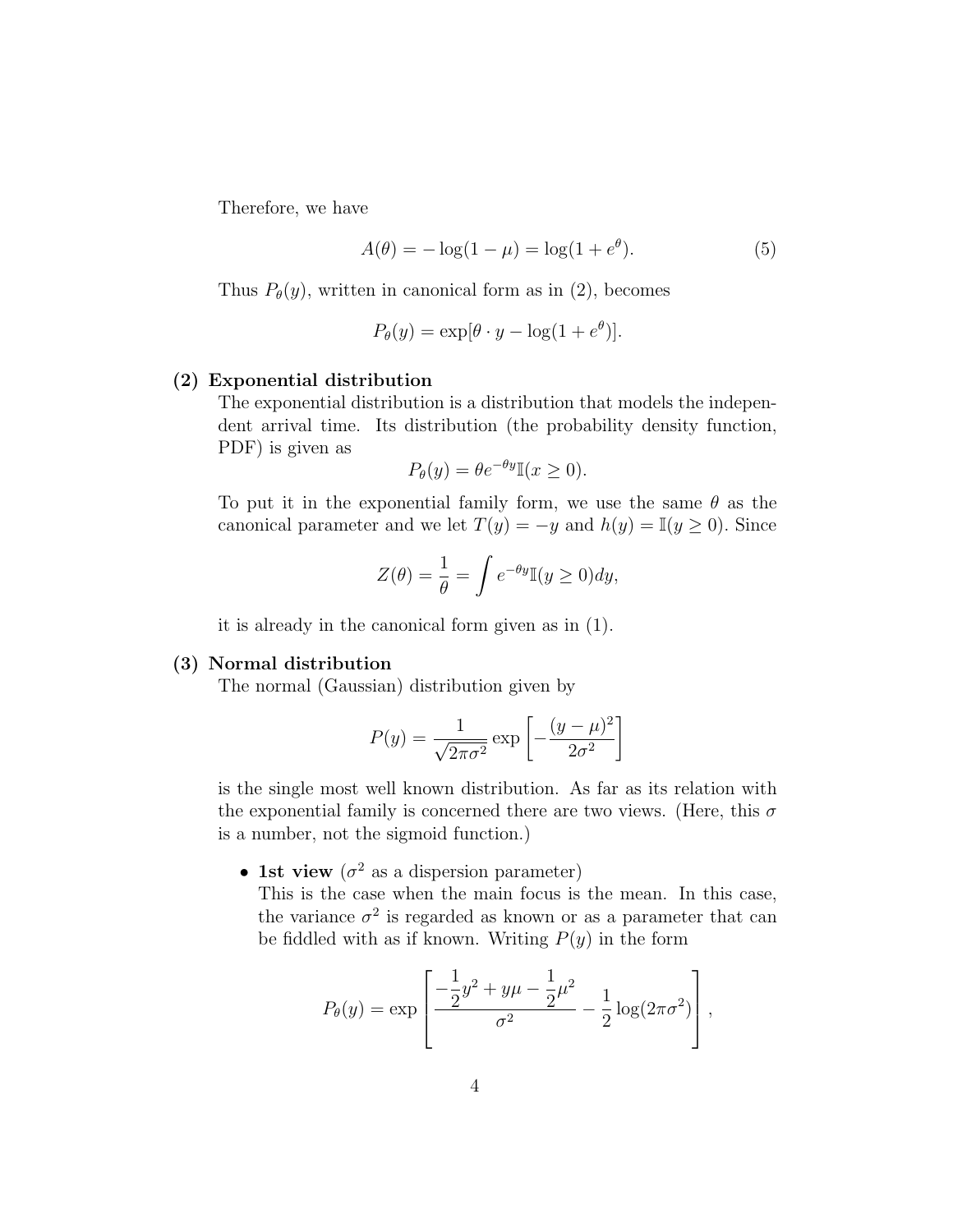One can see right away it is in the form of the exponential family if we set

$$
\theta = (\theta_1, \theta_2) = (\mu, 1) \nT(y) = (y, -\frac{1}{2}y^2) \n\phi = \sigma^2 \nA(\theta) = \frac{1}{2}\mu^2 = \frac{1}{2}\theta_1^2 \nC(y, \phi) = -\frac{1}{2}\log(2\pi\sigma^2).
$$

• 2nd view  $(\phi = 1)$ 

When both  $\mu$  and  $\sigma$  are parameters to be treated as unknown, we take this point of view. In here, we set the dispersion parameter  $\phi = 1$ . Writing out  $P_{\theta}(y)$  we have

$$
P_{\theta}(y) = \exp \left[ -\frac{1}{2\sigma^2} y^2 + \frac{\mu}{\sigma^2} y - \frac{1}{2\sigma^2} \mu^2 - \log \sigma - \frac{1}{2} \log 2\pi \right].
$$

Thus it is easy to see the following:

$$
T(y) = (y, \frac{1}{2}y^2)
$$
  
\n
$$
\theta = (\theta_1, \theta_2) = (\frac{\mu}{\sigma^2}, -\frac{1}{\sigma^2})
$$
  
\n
$$
A(\theta) = \frac{1}{2\sigma^2}\mu^2 + \log \sigma = -\frac{1}{2}\frac{\theta_1^2}{\theta_2} - \frac{1}{2}\log(-\theta_2)
$$
  
\n
$$
C(y) = -\frac{1}{2}\log(2\pi).
$$

# 1.4 Properties of exponential family

The log partition function  $A(\theta)$  plays a key role, so let us now look at it more carefully. First, since

$$
\int P_{\theta}(y)dy = \int \exp\left[\frac{\theta \cdot T(y) - A(\theta)}{\phi} + C(y, \phi)\right]dy = 1,
$$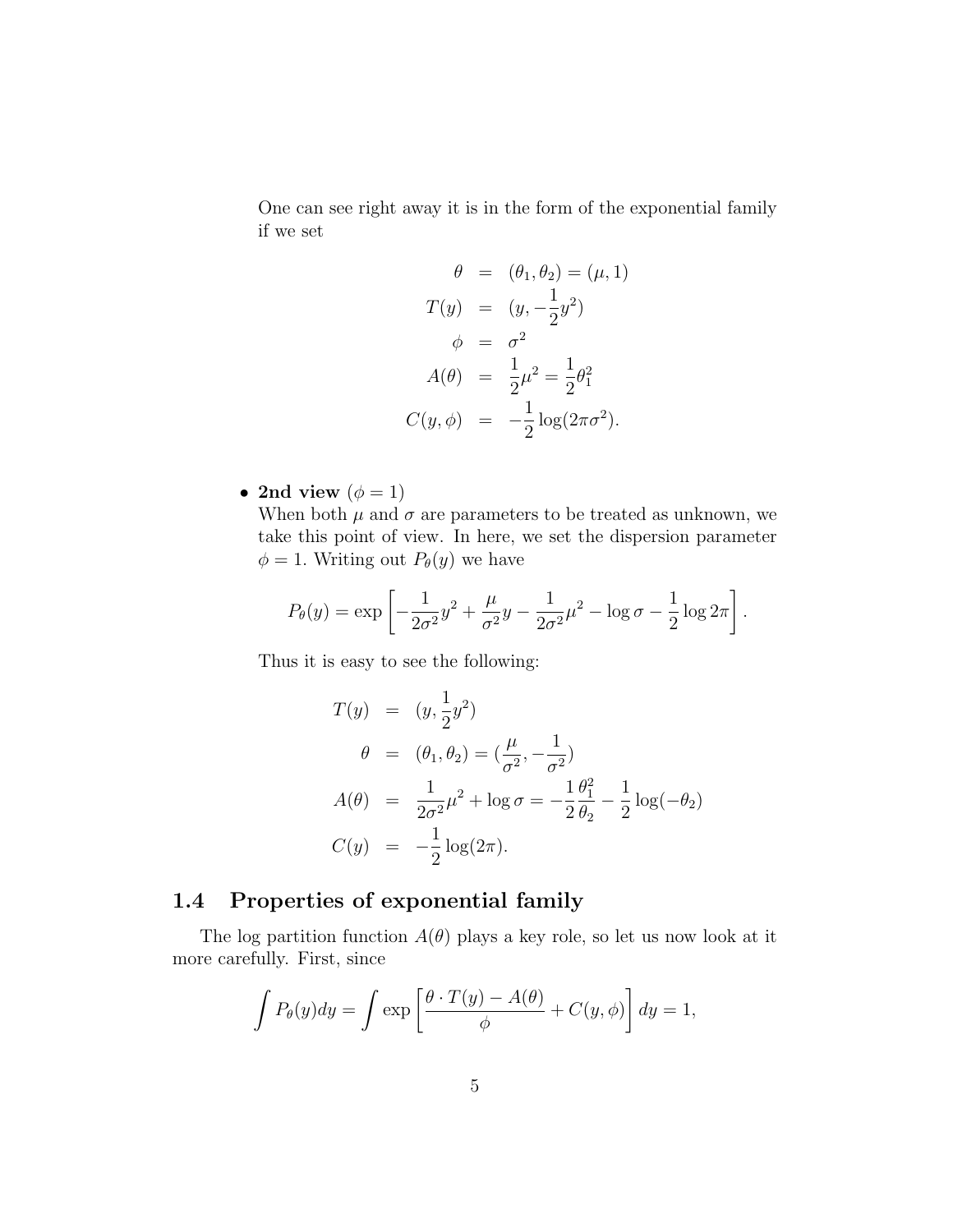taking  $\nabla_{\theta}$  we have

$$
\int \exp\left[\frac{\theta \cdot T(y) - A(\theta)}{\phi} + C(y, \phi)\right] \frac{T(y) - \nabla_{\theta}A(\theta)}{\phi} dy = 0.
$$

Thus

$$
\int \exp\left[\frac{\theta \cdot T(y) - A(\theta)}{\phi} + C(y, \phi)\right] T(y) dy = \int \exp\left[\frac{\theta \cdot T(y) - A(\theta)}{\phi} + C(y, \phi)\right] \nabla_{\theta} A(\theta) dy
$$

$$
= \nabla_{\theta} A(\theta) \int \exp\left[\frac{\theta \cdot T(y) - A(\theta)}{\phi} + C(y, \phi)\right] dy.
$$

Since

$$
\int \exp\left[\frac{\theta \cdot T(y) - A(\theta)}{\phi} + C(y, \phi)\right] dy = 1,
$$

we have the following:

# Proposition 1.

$$
\nabla_{\theta}A(\theta) = \int P_{\theta}(y)T(y)dy = E[T(Y)],
$$

where Y is the random variable with distribution  $P_{\theta}(y)$ .

Writing the component, we have

$$
\frac{\partial A}{\partial \theta_i} = \int \exp\left[\frac{\theta \cdot T(y) - A(\theta)}{\phi} + C(y, \phi)\right] T_i(y) dy.
$$

Taking the second partial derivative, we have

$$
\frac{\partial^2 A}{\partial \theta_i \partial \theta_j} = \frac{1}{\phi} \int \exp\left[\frac{\theta \cdot T(y) - A(\theta)}{\phi} + C(y, \phi)\right] \left\{T_j(y) - \frac{\partial A(\theta)}{\partial \theta_j}\right\} T_i(y) dy
$$

$$
= \frac{1}{\phi} \left(\int \exp\left[\frac{\theta \cdot T(y) - A(\theta)}{\phi} + C(y, \phi)\right] T_i(y) T_j(y) dy
$$

$$
- \frac{\partial A(\theta)}{\partial \theta_j} \int \exp\left[\frac{\theta \cdot T(y) - A(\theta)}{\phi} + C(y, \phi)\right] T_i(y) dy\right).
$$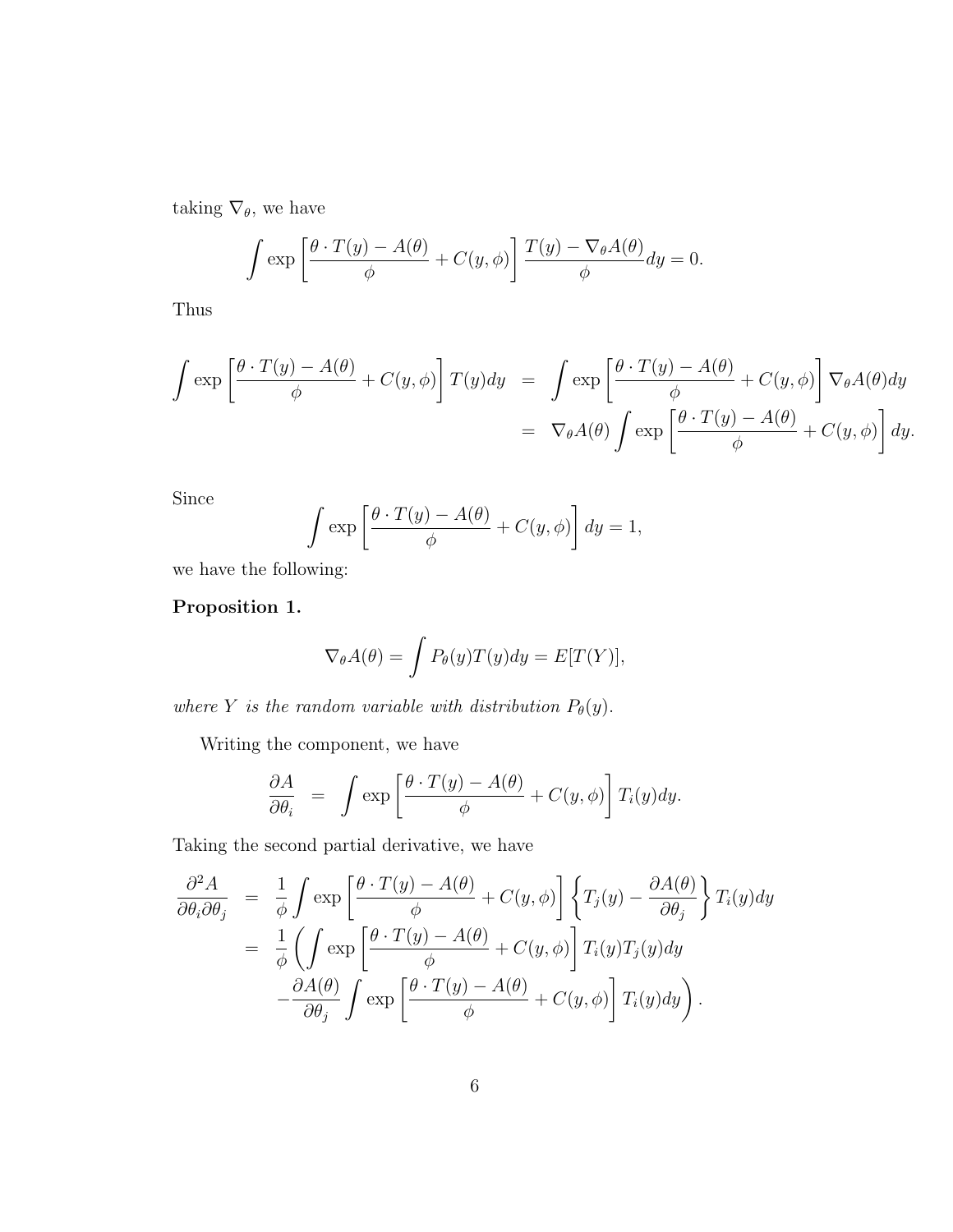Using Proposition 1 once more, we have

$$
\frac{\partial^2 A}{\partial \theta_i \partial \theta_j} = \frac{1}{\phi} \Big\{ E[T_i(Y)T_j(Y)] - E[T_i(Y)]E[T_j(Y)] \Big\}
$$
  
\n
$$
= \frac{1}{\phi} E\Big[ (T_i(Y) - E[T_i(Y)]) (T_j(Y) - E[T_j(Y)]) \Big]
$$
  
\n
$$
= \frac{1}{\phi} Cov(T_i(Y), T_j(Y)).
$$

Therefore we have the following result on the Hessian matrix of A.

Proposition 2.  $D^2_{\theta}A = \left(\frac{\partial^2 A}{\partial \theta \partial \theta}\right)^2$  $\partial\theta_i\partial\theta_j$  $=$ 1 φ  $Cov(T(Y),T(Y)) = \frac{1}{t}$ φ  $Cov(T(Y)),$ where Y is the random variable with distribution  $P_{\theta}(y)$ .

Here,  $Cov(T(Y), T(Y))$  denotes the covariance matrix of  $T(Y)$  with itself, which is sometimes called the variance matrix. Since the covariance matrix is always positive semi-definite, we have

## Corollary 1.  $A(\theta)$  is a convex function of  $\theta$ .

**Remark.** In most exponential family models,  $Cov(T(Y))$  is positive definite, in which case  $A(\theta)$  is strictly convex. In this lecture and throughout the course, we always assume that  $Cov(T(Y))$  is positive definite and therefore that  $A(\theta)$  is strictly convex.

## 1.5 Maximum likelihood estimation

Let  $\mathfrak{D} = \{y^{(i)}\}_{i=1}^N$  be a given data of IID samples, where  $y^{(i)} \in \mathbb{R}^m$ . Then its likelihood function  $L(\theta)$  and the log likelihood function  $l(\theta)$  are given by

$$
L(\theta) = \prod_{i=1}^{N} \exp \left[ \frac{\theta \cdot T(y^{(i)}) - A(\theta)}{\phi} + C(y^{(i)}, \phi) \right]
$$
  

$$
l(\theta) = \frac{1}{\phi} \{ \theta \cdot \sum_{i=1}^{N} T(y^{(i)}) - NA(\theta) \} + \sum_{i=1}^{N} C(y^{(i)}, \phi).
$$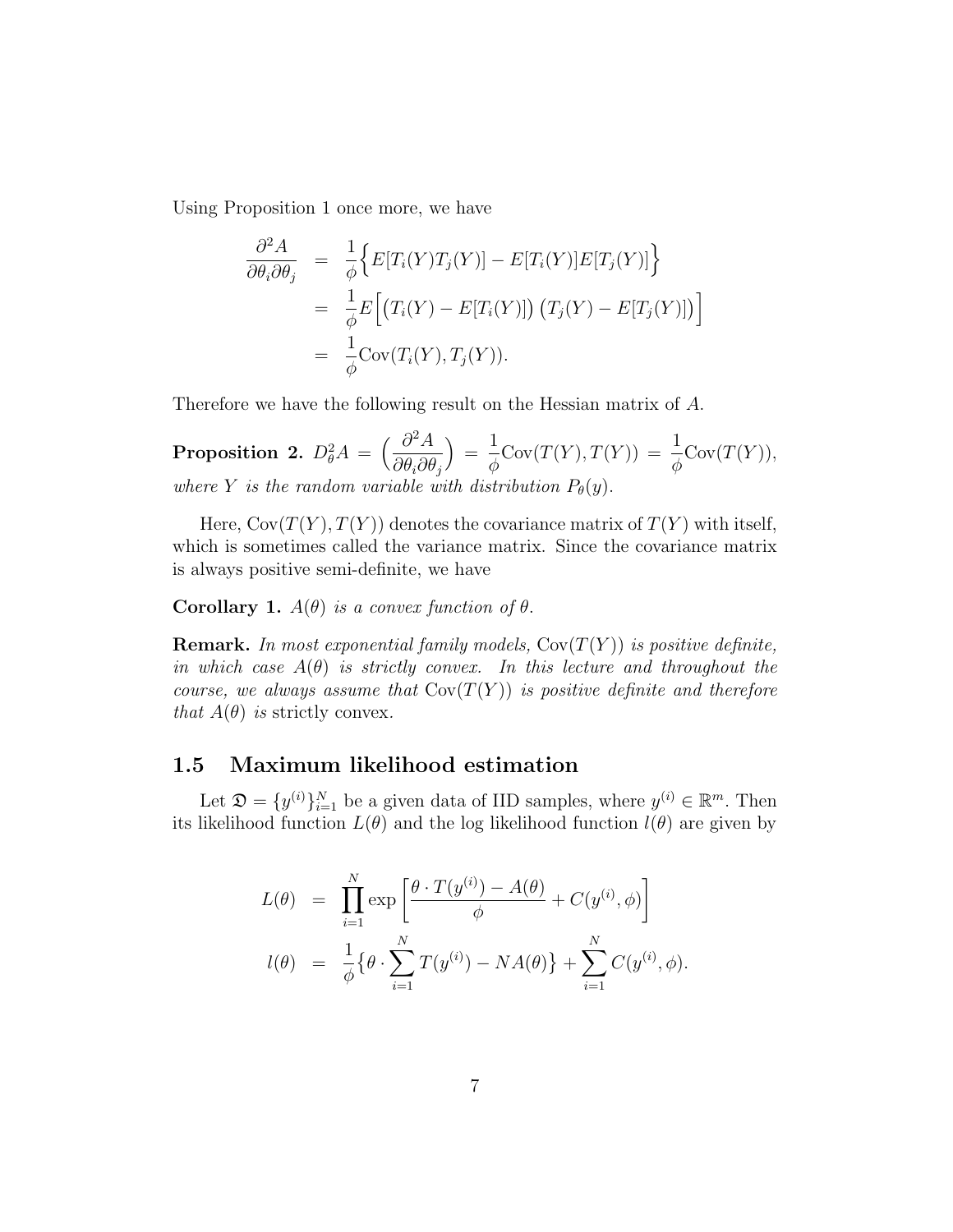Since  $A(\theta)$  is strictly convex,  $l(\theta)$  has a unique maximum at  $\widehat{\theta}$  that is the unique solution of  $\nabla_{\theta} l(\theta) = 0$ . Note that

$$
\nabla_{\theta} l(\theta) = \frac{1}{\phi} \left\{ \sum_{i=1}^{N} T(y^{(i)}) - N \nabla_{\theta} A(\theta) \right\}.
$$

So we have the following:

**Proposition 3.** There is a unique  $\widehat{\theta}$  that maximizes  $l(\theta)$  at which

$$
\nabla_{\theta} A(\theta)|_{\theta=\widehat{\theta}} = \frac{1}{N} \sum_{i=1}^{N} T(y^{(i)}).
$$

#### 1.5.1 Example: Bernoulli Distribution

Let us apply the above argument to the Bernoulli distribution Bernoulli $(\mu)$ and see what it leads to. First, differentiating  $A(\theta)$  as in (5), we get

$$
A'(\theta) = \frac{1}{1 + e^{-\theta}} = \sigma(\theta).
$$

Thus by Proposition 3 we have a unique  $\hat{\theta}$  satisfying

$$
\sigma(\widehat{\theta}) = \frac{1}{N} \sum_{i=1}^{N} T(y^{(i)}).
$$

Since  $T(y) = y$ , and y takes on 0 or 1 as its value, we have  $T(y) = \mathbb{I}(y = 1)$ . Defining  $\hat{\mu} = \sigma(\theta)$  by (4), we then have

$$
\widehat{\mu} = \sigma(\widehat{\theta})
$$
\n
$$
= \frac{1}{N} \sum_{i=1}^{N} \mathbb{I}(y^{(i)} = 1)
$$
\n
$$
= \frac{\text{Number of 1's in the sample } \{y^{(i)}\}}{N}.
$$

This confirms the usual estimate of  $\hat{\mu}$ .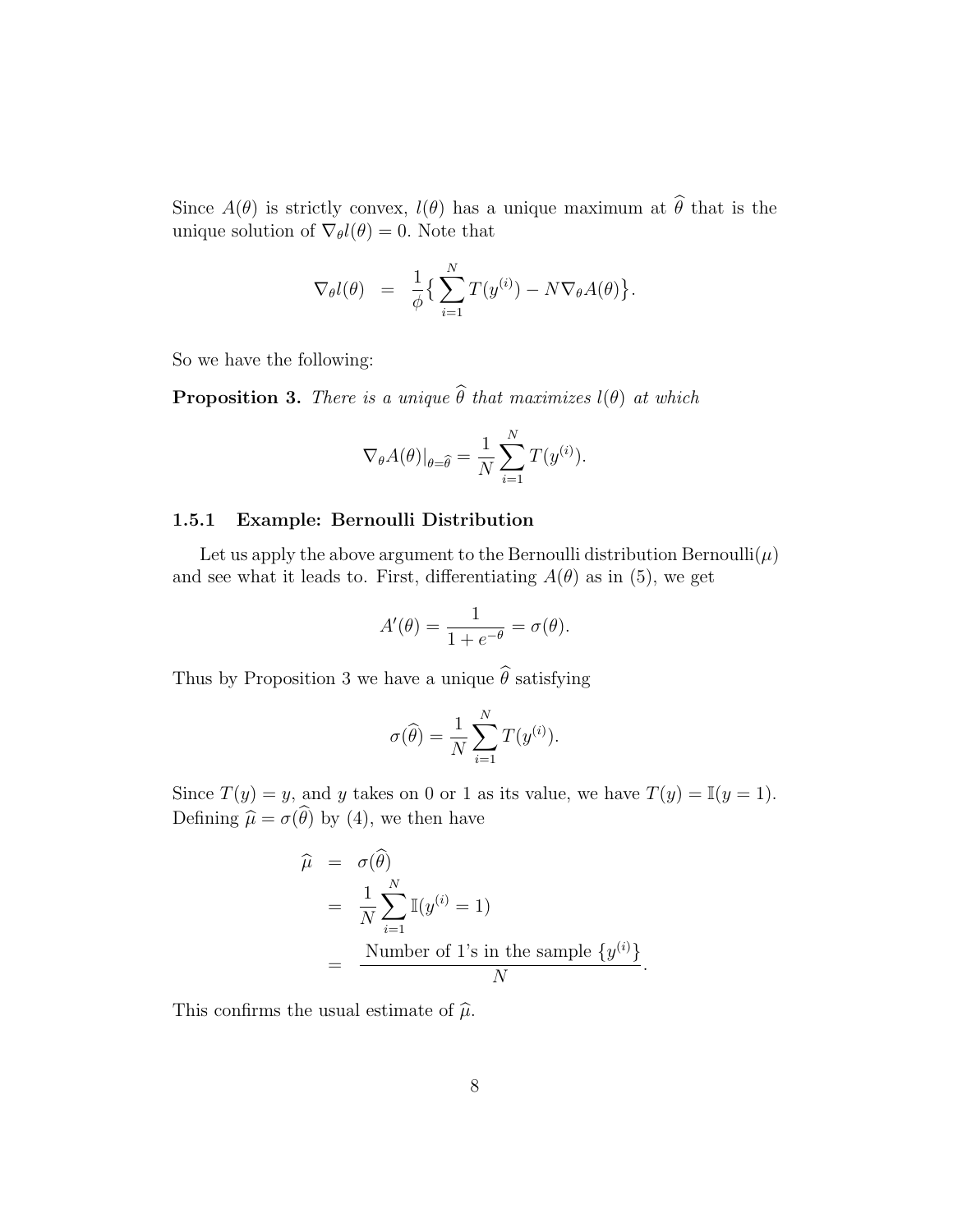#### Remark. T is a sufficient statistic.

It is well known that the statistic  $S(y_i, \dots, y_n) = \sum_{i=1}^n T(y^{(i)})$  is sufficient, which means that  $\theta$  is a constant on the level set

$$
\{(y_1, \cdots, y_n) | S(y_1, y_2, \cdots, y_n) = \text{const}\}.
$$

This provides many advantages in estimating  $\theta$ , as one needs not to look inside the level sets.

## 1.6 Maximum Entropy Distribution

Exponential family is useful in that it is the most random distribution under some constraints. Let  $Y$  be a random variable with an unknown distribution  $P(y)$ . Suppose the expected values of certain features  $f_1(y), \cdots, f_k(y)$ are nonetheless known. Namely,

$$
\int f_i(y)P(y)dy = C_i \tag{6}
$$

.

is known for some given constant  $C_i$  for  $i = 1, \dots, k$ . The question is how to fix  $P(y)$  so that it is as random as possible while satisfying the above constraints. One approach is to construct a maximum entropy distribution satisfying the constraints (6). The entropy is the measure of randomness and in general, the higher it is, the more random it is deemed. The definition of entropy is

$$
H = \sum_{y} P(y) \log P(y),
$$

for the discrete case; for the continuous case, the sum becomes an integral so that

$$
H = \int P(y) \log P(y) dy.
$$

We will use the integral notation here without the loss of generality. To solve the problem, we use the Lagrange multiplier method to set up the following variational problem of minimizing  $J(P, \lambda)$ :

$$
J(P, \lambda) = -\int P(y) \log P(y) dy + \lambda_0 (1 - \int P(y) dy) + \sum_{i=1}^k \lambda_i \left\{ C_i - \int f_i(y) P(y) dy \right\}
$$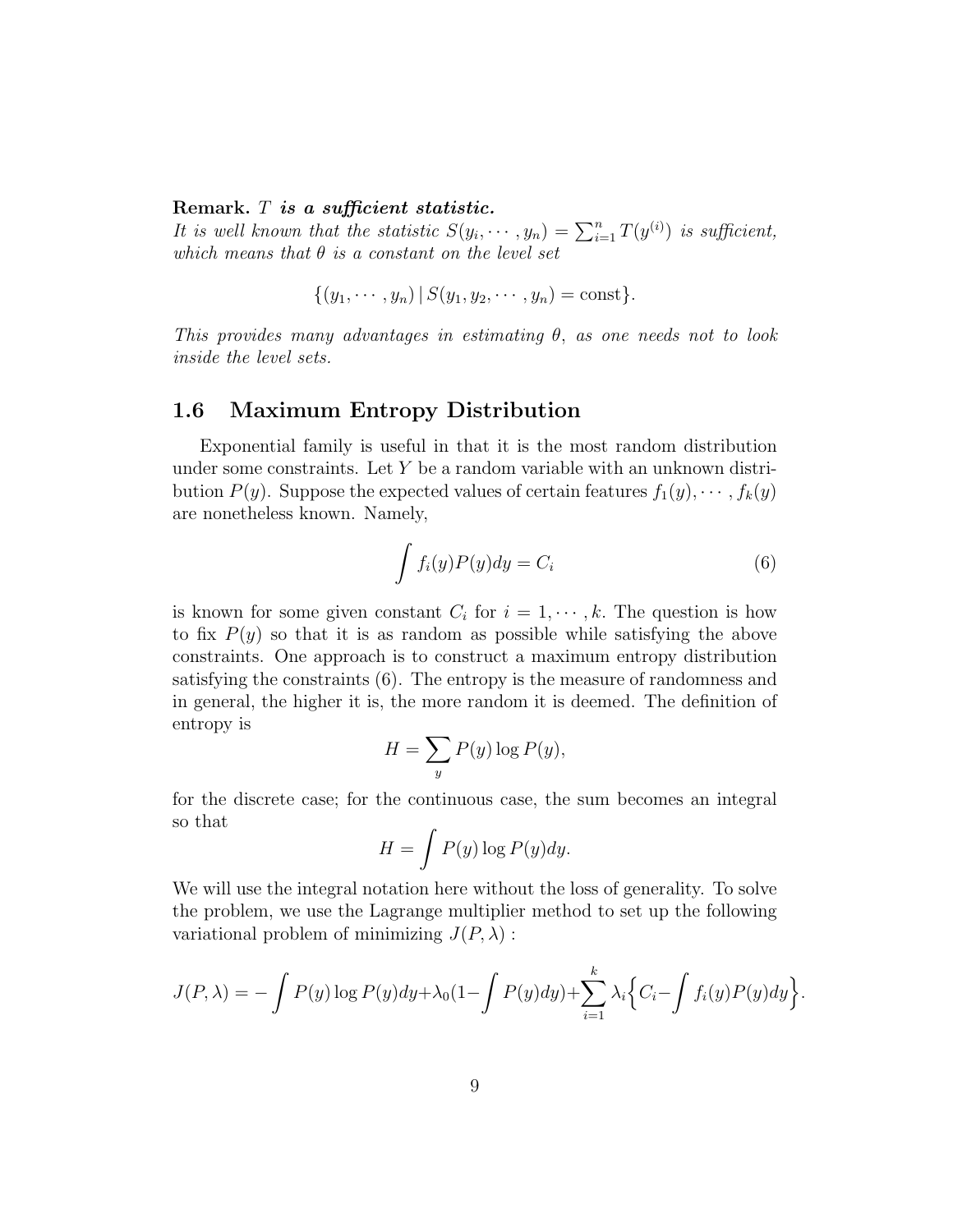The solution is found as the critical point. Namely, setting the variational (functional or Fréchet) derivative equal to  $0$ ,

$$
\frac{\delta J}{\delta P} = -1 - \log P(y) - \lambda_0 - \sum_{i=1}^{k} \lambda_i f_i(y) = 0.
$$
 (7)

To see where this comes from, let  $\eta$  be any smooth function with compact support and define

$$
J(P+\epsilon\eta,\lambda) = -\int (P+\epsilon\eta) \log(P+\epsilon\eta) dy + \lambda_0 \left\{1 - \int (P+\epsilon\eta) dy\right\} + \sum \lambda_i \left\{C_i - \int f_i(P+\epsilon\eta) dy\right\}.
$$

Taking the derivative with respect to  $\epsilon$  at  $\epsilon = 0$  and setting it equal to 0, we get

$$
\frac{d}{d\epsilon}\Big|_{\epsilon=0} J(P+\epsilon\eta,\lambda) = -\int (\eta+\eta\log P)dy - \lambda_0 \int \eta dy + \sum \lambda_i \{-\int f_i \eta dy\}
$$

$$
= \int (-1-\log P - \lambda_0 - \sum_{i=1}^k \lambda_i f_i) \eta dy
$$

$$
= 0.
$$

Since the above formula is true for any  $\eta$ , we have

$$
-1 - \log P - \lambda_0 - \sum_{i=1}^k \lambda_i f_i = 0,
$$

which is (7). Solving (7) for  $P(y)$ , we have

$$
P(y) = \frac{1}{Z} \exp(-\sum_{i=1}^{k} \lambda_i f_i(y)),
$$

k

where  $Z = e^{1+\lambda_0}$ . Now

$$
1 = \int P(y)dy = \frac{1}{Z} \int \exp(-\sum_{i=1}^{k} \lambda_i f_i(y))dy.
$$

Thus

$$
Z = \int \exp(-\sum_{i=1}^{k} \lambda_i f_i(y)) dy.
$$

Therefore  $P(y)$  belongs to the exponential family of distribution. This kind of distribution is in general called the Gibbs distribution.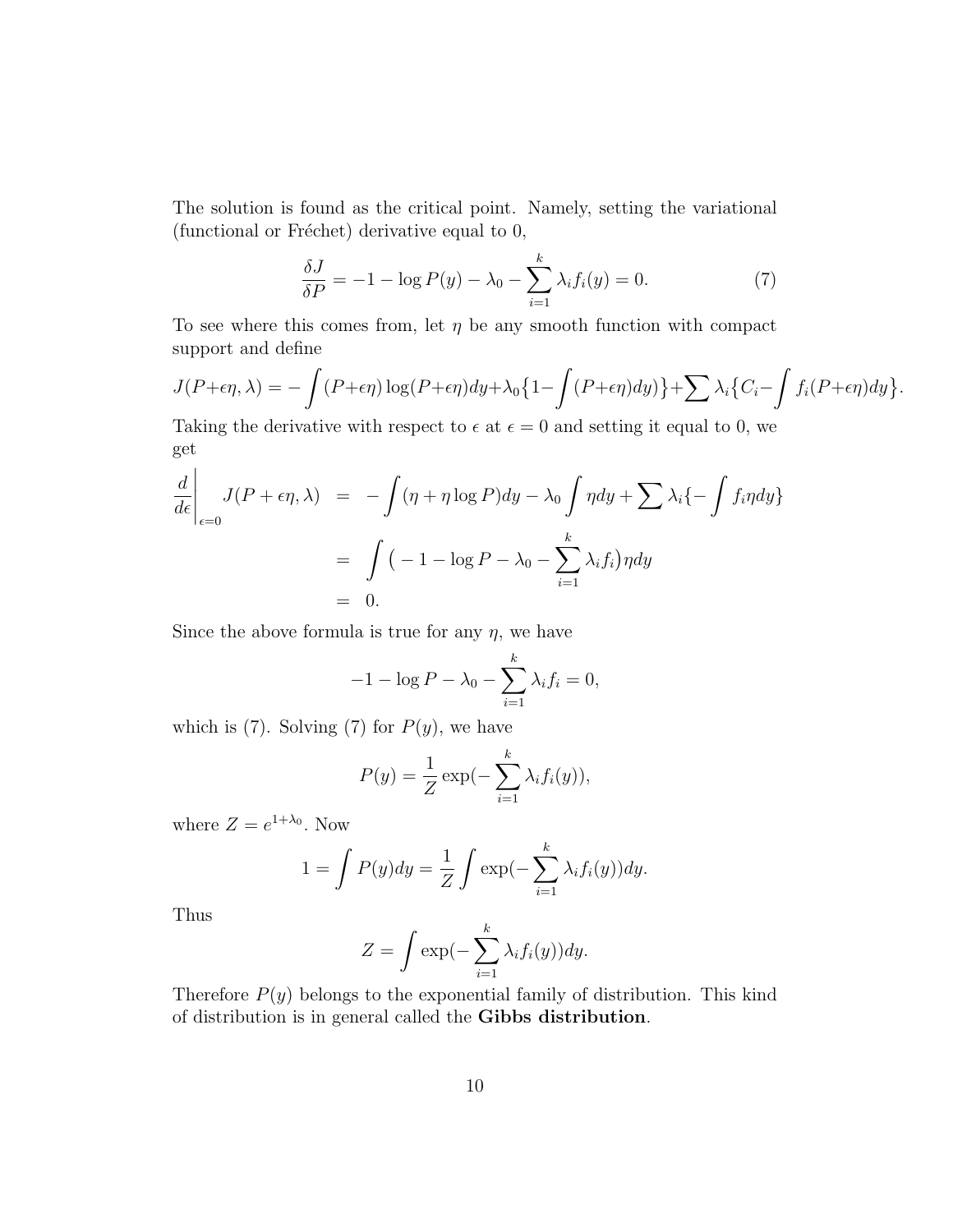# 2 Generalized liner model (GLM)

# 2.1 Mean parameter and canonical link function

Before we embark on the generalized linear model, we need the following elementary fact.

**Lemma 1.** Let  $f : \mathbb{R}^k \to \mathbb{R}$  be a strictly convex  $C^1$  function. Then  $\nabla_x f$ :  $\mathbb{R}^k \to \mathbb{R}^k$  is an invertible function.

*Proof.* Let  $p \in \mathbb{R}^k$  be any given vector. By the strict convexity and the absence of corners (the  $C<sup>1</sup>$  condition), there is a unique hyperplane H in  $\mathbb{R}^{k+1}$  that is tangent to the graph of  $y = f(x)$ , having the normal vector of the form  $(p, -1)$ . Let  $(\overline{x}, \overline{y})$  be the point of contact. Since the graph is the zero set of  $F(x, y) = f(x) - y$ , its normal vector at  $(\overline{x}, \overline{y})$  is  $(\nabla f(\overline{x}), -1)$ . Therefore we must have  $p = \nabla f(\overline{x})$ .  $\Box$ 



Figure 1: Graph of a strictly convex function with a tangent plane

Let us now look at the exponential family

$$
P_{\theta}(y) = \exp\left[\theta \cdot T(y) - A(\theta) + C(y)\right],\tag{8}
$$

where the dispersion parameter  $\phi$  is set to be 1 for the sake of simplicity of the presentation. (The argument does not change much even with the presence of the dispersion parameter.) Recall that Proposition 1 says that  $\nabla_{\theta}A(\theta)$  =  $E[T(Y)]$ . We always assume that the log partition function  $A: \mathbb{R}^k \to \mathbb{R}$ is strictly convex and  $C^1$ . Thus by the above Lemma,  $\nabla_{\theta} A : \mathbb{R}^k \to \mathbb{R}^k$  is invertible. We now set up a few terminologies.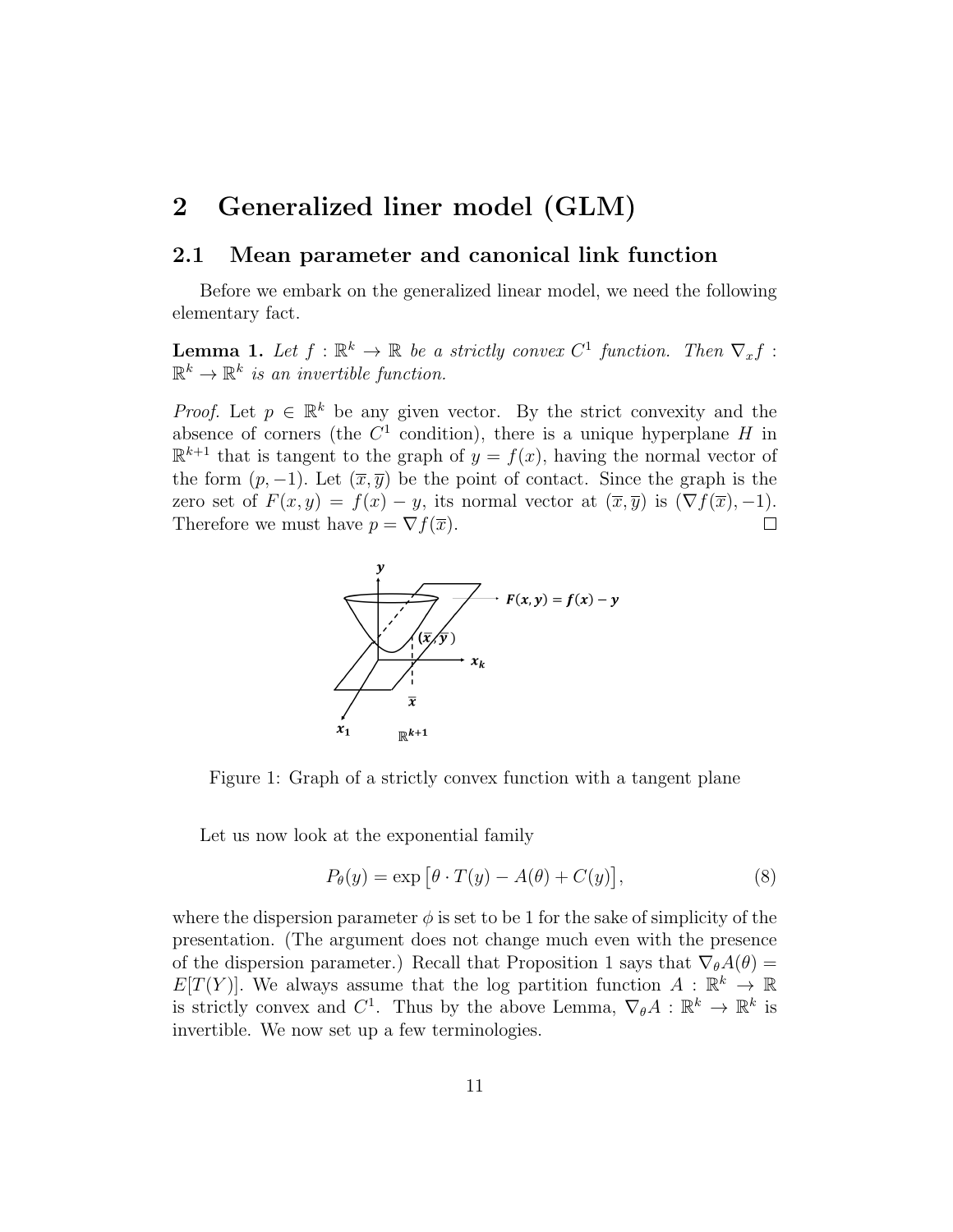**Definition 2.** The mean parameter  $\mu$  is defined as

$$
\mu = E[T(Y)] = \nabla_{\theta} A(\theta),
$$

and the function  $\nabla_{\theta} A : \mathbb{R}^k \to \mathbb{R}^k$  is called the **mean function**.

Since  $\nabla_{\theta}A$  is invertible, we define

**Definition 3.** The inverse function  $(\nabla_{\theta}A)^{-1}$  of  $\nabla_{\theta}A$  is called the **canonical** link function and is denoted by  $\psi$ . Thus

$$
\theta = \psi(\mu) = (\nabla_{\theta} A)^{-1}(\mu).
$$

Therefore, combining the above definitions, the mean function is also written as

$$
\mu = \psi^{-1}(\theta) = \nabla_{\theta} A(\theta).
$$

### Example: Bernoulli $(\mu)$

Recall, for Bernoulli $(\mu)$ ,  $P(y)$  is given by

$$
P(y) = \mu^{y} (1 - \mu)^{1 - y} = \exp \left[ y \log \frac{\mu}{1 - \mu} + \log(1 - \mu) \right]
$$

$$
= \exp \left[ \theta y - \log(1 + e^{\theta}) \right]
$$

$$
= \exp \left[ \theta y - A(\theta) \right],
$$

where 
$$
\theta = \log \left( \frac{\mu}{1 - \mu} \right)
$$
 and  $A(\theta) = \log(1 + e^{\theta})$ . Thus  
\n
$$
\mu = \text{sigmoid}(\theta) = A'(\theta)
$$
\n
$$
\theta = \text{logit}(\mu) = (A')^{-1}(\theta).
$$

Therefore for the Bernoulli distribution the sigmoid function is the mean function and the logit function the canonical link function.

# 2.2 Conditional probability in GLM

From now on in this lecture, to simplify notation, we use  $\omega$  to stand for both w and b and extend  $x \in \mathbb{R}^d$  to  $x \in \mathbb{R}^{d+1}$  by adding  $x_0 = 1$ . (In the previous lectures, we used  $\theta$  as a generic term to represent both w and b. But in the exponential family notation,  $\theta$  is reserved to denote the canonical parameter. So we are forced to use  $\omega$ . One more note: although the typography is difficult to discern, this  $\omega$  is the Greek lower case 'omega,' not English w.)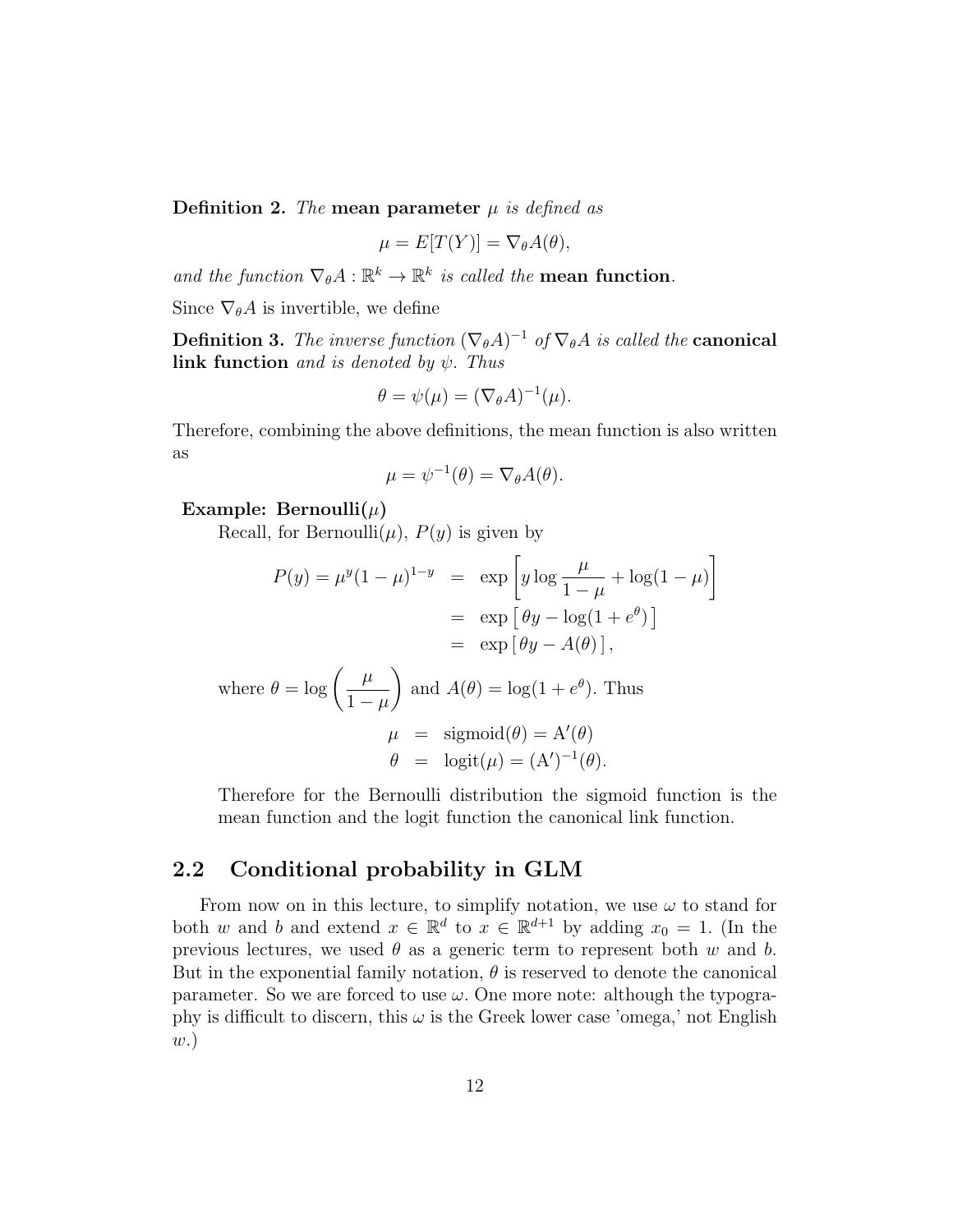## 2.2.1 GLM recipe

With this notation, the expression  $\omega = (b, w_1, \dots, w_d)$  as (1) of Lecture 3 is now written as  $\omega \cdot x$ , and thus the conditional probability in Lecture 3 is written as

$$
P(y = 1 | x) = \frac{e^{\omega \cdot x}}{1 + e^{\omega \cdot x}}
$$

$$
P(y = 0 | x) = \frac{1}{1 + e^{\omega \cdot x}},
$$

which can be simplified as

$$
P(y \mid x) = \frac{e^{(\omega \cdot x)y}}{1 + e^{\omega \cdot x}},
$$

for  $y \in \{0, 1\}$ . Using (5), this is easily seen to be equivalent to the following conditional probability model

$$
P(y \mid x) = \exp [(\omega \cdot x)y - A(\omega \cdot x)]
$$
  
=  $\exp [\theta y - A(\theta)].$ 

Summarizing this process, we have the following:

• GLM Recipe:

 $P(y | x)$  is gotten from  $P(x)$  by replacing the canonical parameter  $\theta$  in  $(8)$  with a linear expression of x.

In the binary case, the linear expression is  $\omega \cdot x$ . The multiclass case mimics it in exactly the same way. To describe it correctly, first define the parameter

$$
W = \begin{pmatrix} (\omega_1)^T \\ \vdots \\ (\omega_i)^T \\ \vdots \\ (\omega_k)^T \end{pmatrix} = \begin{pmatrix} \omega_{10} & \cdots & \omega_{1j} & \cdots & \omega_{1d} \\ \vdots & & \vdots & & \vdots \\ \omega_{i0} & \cdots & \omega_{ij} & \cdots & \omega_{id} \\ \vdots & & \vdots & & \vdots \\ \omega_{k0} & \cdots & \omega_{kj} & \cdots & \omega_{kd} \end{pmatrix} .
$$
 (9)

Then replace  $\theta$  in (8) with Wx to get the conditional probability as

$$
P(y \mid x) = \exp[(Wx) \cdot T(y) - A(Wx) + C(y)].
$$
\n(10)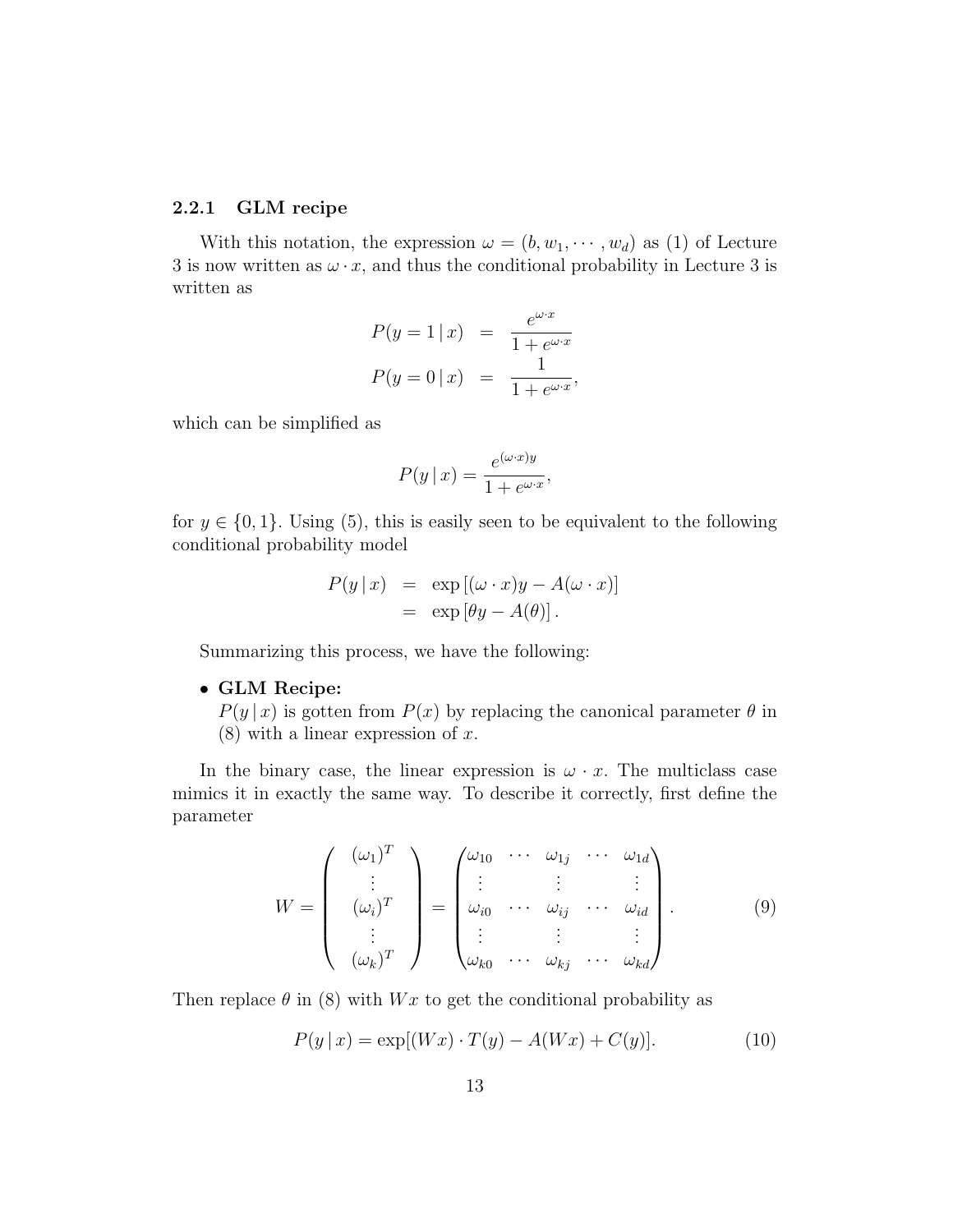Written this way, we can see that

$$
(Wx) \cdot T(y) = \sum_{\ell=1}^k \sum_{j=0}^d \omega_{\ell j} x_j T_{\ell}(y).
$$

Now, let  $\mathfrak{D} = \{(x^{(i)}, y^{(i)})\}_{i=1}^N$  be a given data, where the x-part of the *i*-th data is represented by the column vector

$$
x^{(i)} = [x_0^{(i)}, \cdots, x_d^{(i)}]^T.
$$

Using the conditional probability as in (10), one can write the likelihood function and the log likelihood function by

$$
L(W) = \prod_{i=1}^{N} \exp[(Wx^{(i)}) \cdot T(y^{(i)}) - A(Wx^{(i)}) + C(y^{(i)})]
$$
  
\n
$$
l(W) = \log L(W) = \sum_{i=1}^{N} [(Wx^{(i)}) \cdot T(y^{(i)}) - A(Wx^{(i)}) + C(y^{(i)})]
$$
  
\n
$$
= \sum_{i=1}^{N} \left[ \sum_{\ell=1}^{k} \sum_{j=0}^{d} \omega_{\ell j} x_{j}^{(i)} T_{\ell}(y^{(i)}) - A(\omega_{1}^{T} x^{(i)}, \dots, \omega_{k}^{T} x^{(i)}) + C(y^{(i)}) \right].
$$

Thus taking the derivative, one gets

$$
\frac{\partial l(W)}{\partial \omega_{rs}} = \sum_{i=1}^{N} \left[ \sum_{\ell=1}^{k} \sum_{j=0}^{d} x_{j}^{(i)} \delta_{\ell r} \delta_{js} T_{\ell}(y^{(i)}) - \sum_{\ell=1}^{k} \frac{\partial A}{\partial \omega_{\ell}} \sum_{j=0}^{d} x_{j}^{(i)} \delta_{\ell r} \delta_{js} \right]
$$

$$
= \sum_{i=1}^{N} \left[ x_{s}^{(i)} T_{r}(y^{(i)}) - \frac{\partial A}{\partial \omega_{r}} x_{s}^{(i)} \right]
$$

$$
= \sum_{i=1}^{N} \left[ T_{r}(y^{(i)}) - \frac{\partial A}{\partial \omega_{r}} (W x^{(i)}) \right] x_{s}^{(i)}.
$$
(11)

This is a generalized form of what we got for the logistic regression (see (10) of Lecture 3).

# 2.3 Multiclass classification (softmax regression)

We now look at the multiclass classification problem. The formula (11) is the derivative formula with which the gradient descent algorithm can be used.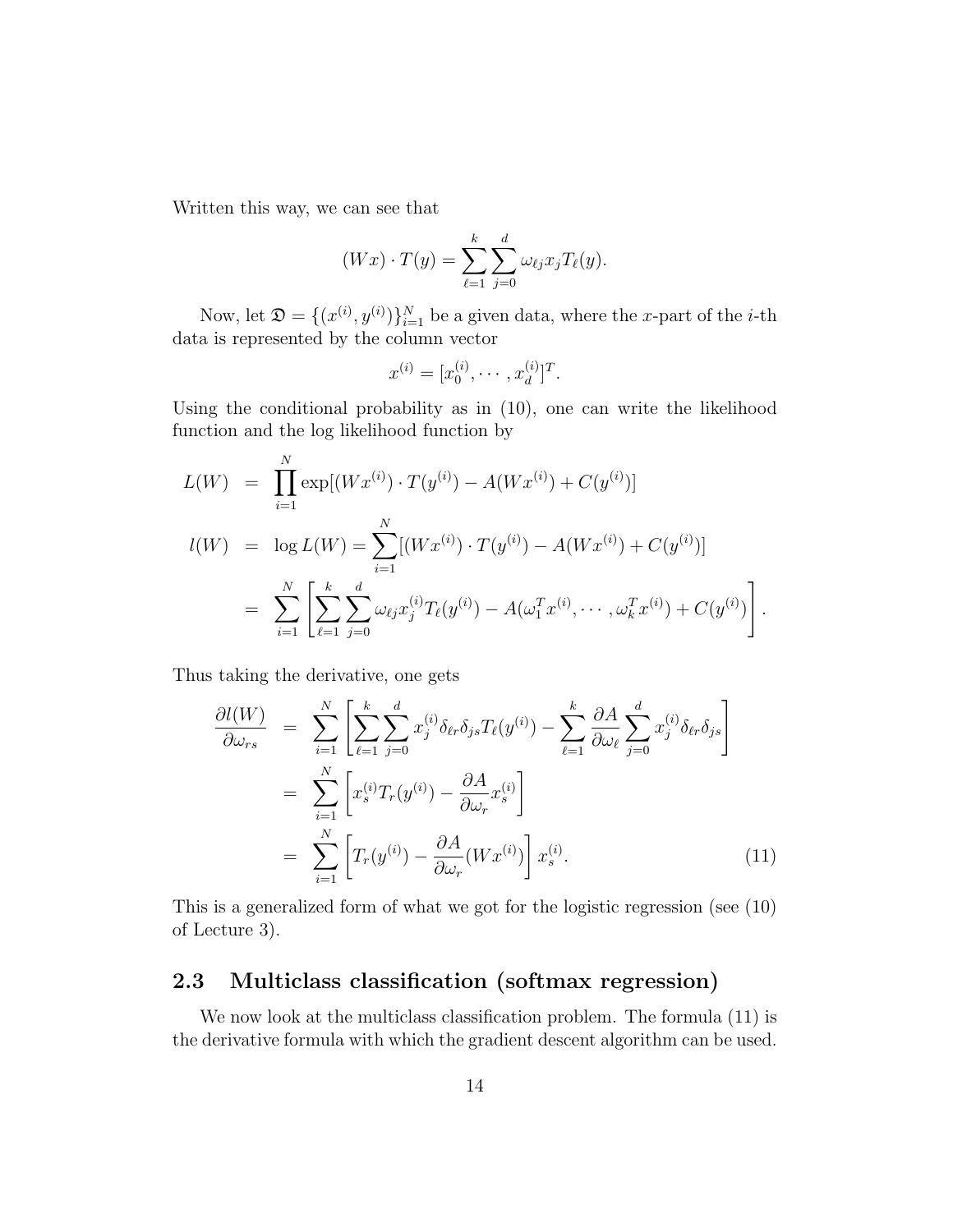But for multiclass regression, the categorical distribution has the redundancy we talked about in Lecture 3.

As usual, let  $y_i = \mathbb{I}(y = i)$  and let  $\text{Prob}[Y = i] = \mu_i$ . Then we must have  $y_1 + \cdots + y_k = 1$  and  $\mu_1 + \cdots + \mu_k = 1$ . Thus the probability (PMF) can be written as

$$
P(y) = \mu_1^{y_1} \mu_2^{y_2} \cdots \mu_k^{y_k}.
$$

Rewrite  $P(y)$  by

$$
P(y) = \mu_1^{y_1} \mu_2^{y_2} \cdots \mu_{k-1}^{y_{k-1}} \mu_k^{(1 - \sum_{i=1}^{k-1} y_i)}
$$
  
= 
$$
\exp\left[y_1 \log \mu_1 + \cdots + y_{k-1} \log \mu_{k-1} + \left(1 - \sum_{i=1}^{k-1} y_i\right) \log \mu_k\right]
$$
  
= 
$$
\exp\left[\sum_{i=1}^{k-1} y_i \log \frac{\mu_i}{\mu_k} + \log \mu_k\right].
$$

Note that when  $k = 2$ , this is exactly the Bernoulli distribution. Define  $\theta_i = \log(\mu_i/\mu_k)$  and  $T_i(y) = y_i$  for  $i = 1, \dots, k-1$ . Using the facts that  $\mu_i = \mu_k e^{\theta_i}$  and  $1 - \mu_k = \sum_{i=1}^{k-1} \mu_i$ , and solving for  $\mu_k$  and then for  $\mu_j$ , we get

$$
\mu_k = \frac{1}{1 + \sum_{i=1}^{k-1} e^{\theta_i}}
$$
  

$$
\mu_j = \frac{e^{\theta_j}}{1 + \sum_{i=1}^{k-1} e^{\theta_i}},
$$
 (12)

for  $j = 1, \dots, k-1$ . The expression in the right hand side of (12) is called the **generalized sigmoid (softmax) function.** Therefore  $P(y)$  can be written in the exponential family form as

$$
P_{\theta}(y) = \exp[\theta \cdot T(y) - A(\theta)],
$$

where

$$
\theta = (\theta_1, \cdots, \theta_{k-1}),
$$
  
\n
$$
T(y) = (y_1, \cdots, y_{k-1}),
$$

and

$$
A(\theta) = -\log \mu_k = \log \left( 1 + \sum_{i=1}^{k-1} e^{\theta_i} \right).
$$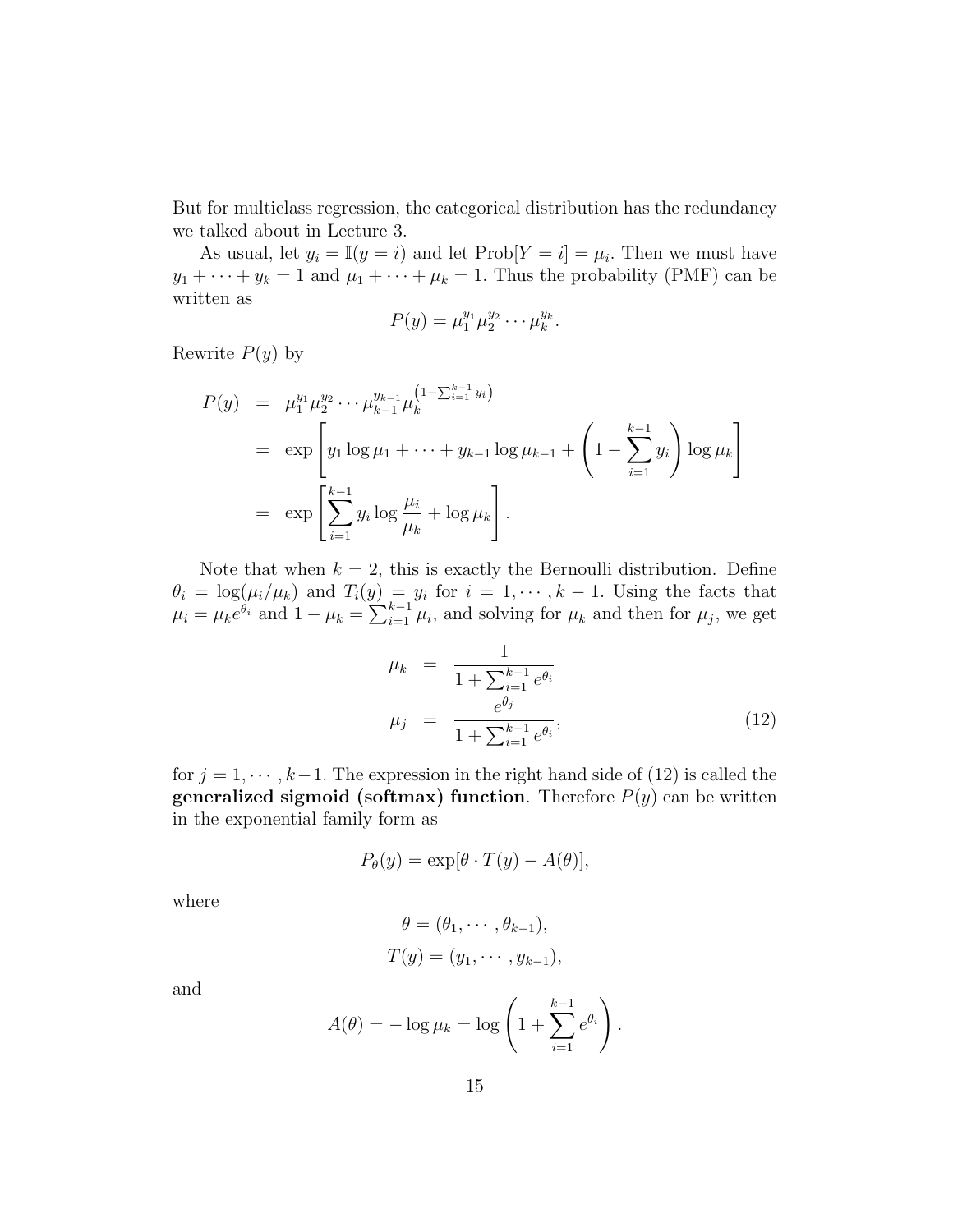Note that the mean parameter  $\mu_i$  is given as

$$
\mu_i = E[T_i(Y)] = E[Y_i] = Prob[Y_i = 1] = Prob[Y = i],
$$

which again can be calculated by the fact  $\mu = \nabla_{\theta} A$ . Indeed one can verify that

$$
\frac{\partial A}{\partial \theta_j} = \frac{e^{\theta_j}}{1 + \sum_{i=1}^{k-1} e^{\theta_i}} = \mu_j.
$$

We have shown above that  $\theta_j = \log(\mu_j/\mu_k)$ . Thus for  $j = 1, \dots, k - 1$ , we have

$$
\theta_j = \log \left( \frac{\mu_j}{1 - \sum_{i=1}^{k-1} \mu_i} \right).
$$

The expression on the right side of the above equation is called the generalized logit function.

## 2.4 Probit regression

Recall that the essence of the GLM for the exponential family is the way it links the (outside) features  $x_1, \dots, x_d$  to the probability model. To be specific, given the probability model (8), the linking was done by setting  $\theta = \psi(\mu) = \omega \cdot x$  so that the conditional probability becomes

$$
P(y \mid x) = \exp[(\omega \cdot x)T(y) - A(\omega \cdot x) + C(y)].
$$

But there is no a priori reason why  $\mu$  has to be related to  $\omega \cdot x$  via the canonical link function only. One may use any function as long as it invertible. So set  $g(\mu) = \omega \cdot x$ , where  $g: \mathbb{R}^k \to \mathbb{R}^k$  is an invertible function. So we call g a link **function** as opposed to the *canonical* link function and its inverse  $g^{-1}$  the mean function. So we have

$$
g(\mu) = \omega \cdot x \quad \text{: link function}
$$
  

$$
\mu = g^{-1}(\omega \cdot x) \quad \text{: mean function.}
$$

Let  $\Phi(t)$  be the cumulative distribution function (CDF) of the standard normal distribution  $\mathcal{N}(0, 1)$ , i.e.,

$$
\Phi(t) = \frac{1}{\sqrt{2\pi}} \int_{-\infty}^{t} e^{-s^2/2} \, ds.
$$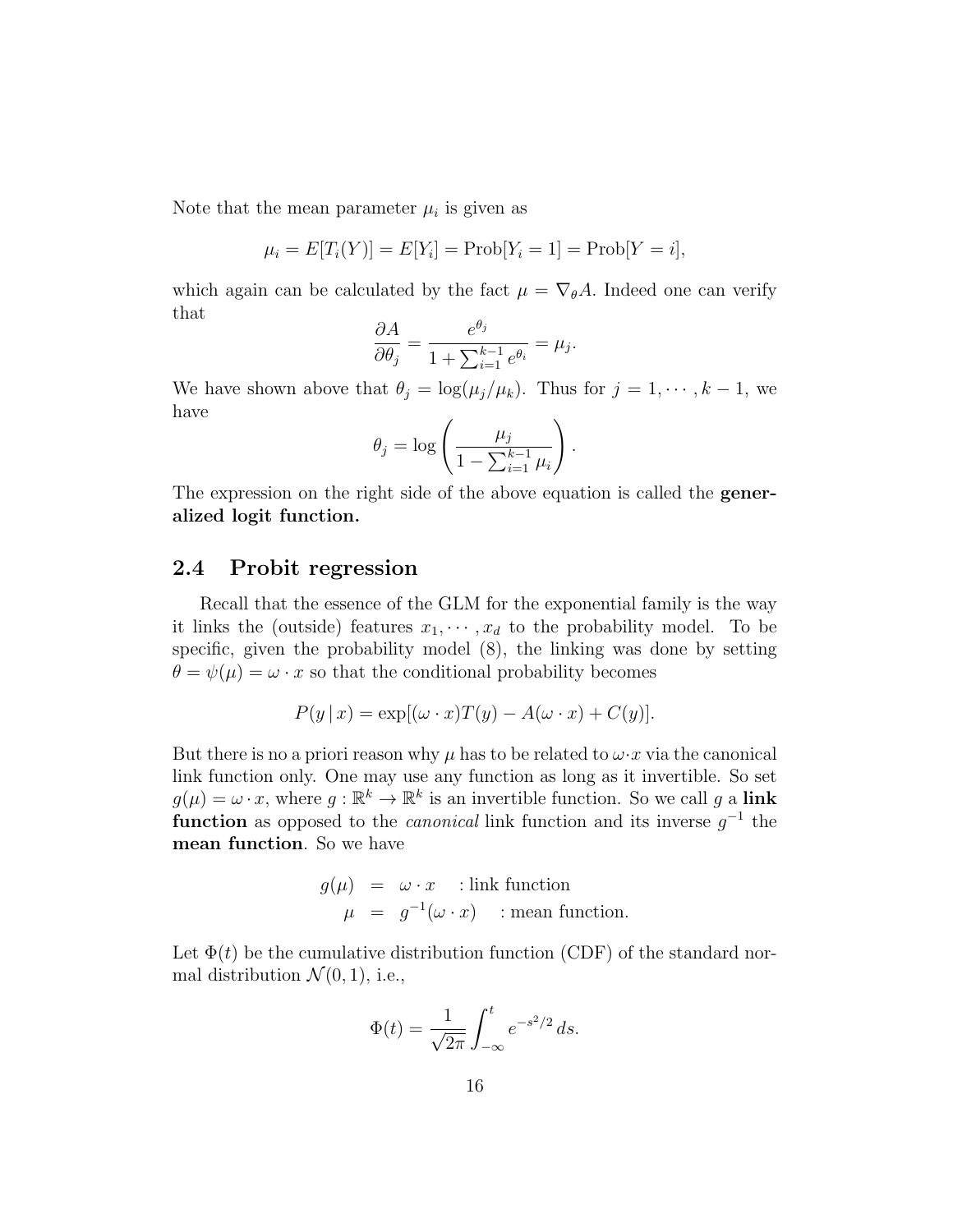The probit regression deals with the following situation: the output  $y$  is binary taking on values in  $\{0, 1\}$ , and its probability model is Bernoulli. So  $P(y) = \mu^{y} (1 - \mu)^{1-y}$ , where  $\mu = P(y = 1)$ . Its link to the outside variables (features) is via the link function  $g = \Phi^{-1}$ . Thus

$$
g(\mu) = \omega \cdot x = \omega_0 + \omega_1 x_1 + \dots + \omega_d x_d
$$
  

$$
\mu = g^{-1}(\omega \cdot x) = \Phi(\omega \cdot x).
$$
 (13)

Therefore,

$$
P(y \mid x) = \Phi(\omega \cdot x)^y (1 - \Phi(\omega \cdot x))^{1-y}.
$$

Since this is still a Bernoulli hence an exponential family distribution, the general machinery of GLM can be employed. But, in the probit regression we change tack and take a different approach. First, we let  $y \in \{-1, 1\}$ . Then since

$$
\mu = E[Y] = 1 \cdot P(y = 1) + (-1) \cdot P(y = -1)
$$
  
=  $P(y = 1) - [1 - P(y = 1)],$ 

we have  $\mu = 2P(y = 1) - 1$ . Thus  $P(y = 1) = \frac{1}{2}$ 2  $(1 + \mu)$  and  $P(y = -1) =$ 1 2  $(1 - \mu)$ . Therefore,

$$
P(y) = \frac{1}{2}(1 + y\mu).
$$

Thus using (13), we have

$$
P(y \mid x) = \frac{1}{2} [1 + y \Phi(\omega \cdot x)].
$$

Now let the data  $\mathfrak{D} = \{(x_i, y_i)\}_{i=1}^n$  be given. Then the log likelihood function is

$$
l(\omega) = \sum_{i=1}^{n} \log P(y_i | x_i)
$$
  
= 
$$
\sum_{i=1}^{n} \log \left( \frac{1}{2} [1 + y_i \Phi(\omega \cdot x_i)] \right),
$$

Thus

$$
\frac{\partial l(\omega)}{\partial \omega_k} = \sum_{i=1}^n \frac{y_i \Phi'(\omega \cdot x_i)}{1 + y_i \Phi(\omega \cdot x_i)} x_{ik},
$$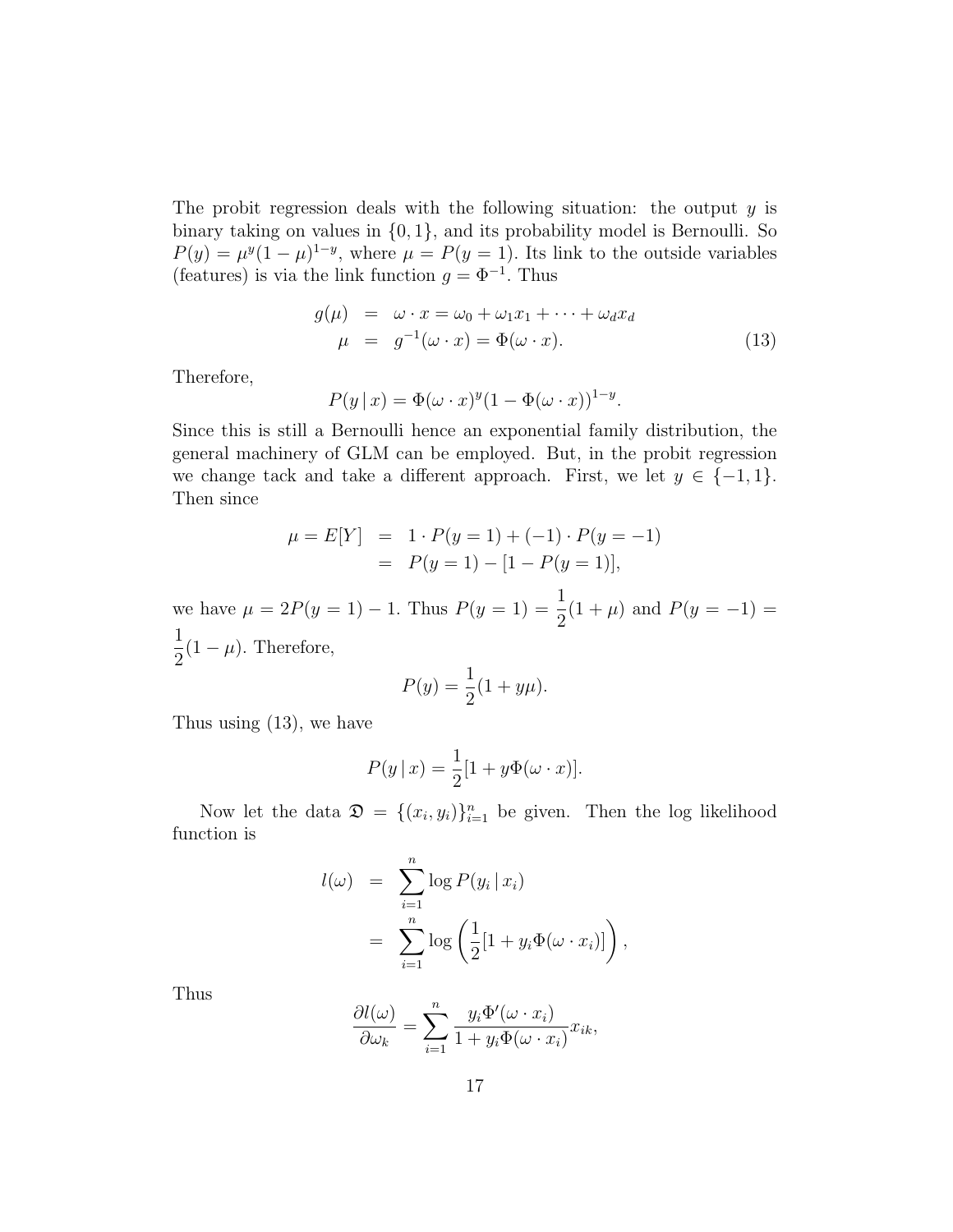which is in a neat form to apply the numerical methods introduced in Lecture 3, where  $\Phi'(\omega \cdot x) = \frac{1}{\sqrt{2}}$  $2\pi$  $e^{-(\omega \cdot x)^2}/2.$ 

### Comments

- (1). When one uses a link function which is not canonical, the probability model does not even have to belong to the exponential family. As long as one can get a hold of the conditional distribution  $P(y | x)$ , one is in business. Namely with it one can form the likelihood function and the rest of the maximum likelihood machinery.
- (2). One may not even need the probability distribution as long as one can somehow estimate  $\omega$  so that the decisions can be made.
- (3). Historically the GLM was first developed for the exponential family but was later extended to the non-exponential family and even to the case where the distribution is not completely known.

# 2.5 GLM for other distributions

## **2.5.1 GLM for Poisson** $(\mu)$

Recall that the Poisson distribution is the probability distribution (PMF) on the non-negative integers given by

$$
P(n) = \frac{e^{-\mu}\mu^n}{n!},
$$

for  $n = 0, 1, 2, \cdots$ . It is an exponential family distribution as it can be written as

$$
P(y) = \frac{e^{-\mu} \mu^{y}}{y!}
$$
  
=  $\exp\{y \log \mu - \mu - \log(y!)\},$ 

where  $y = 0, 1, 2, \dots$ . It can be put in the exponential family form by setting

$$
\theta = \log \mu : \text{canonical link function}
$$
  

$$
\mu = e^{\theta} : \text{mean function.}
$$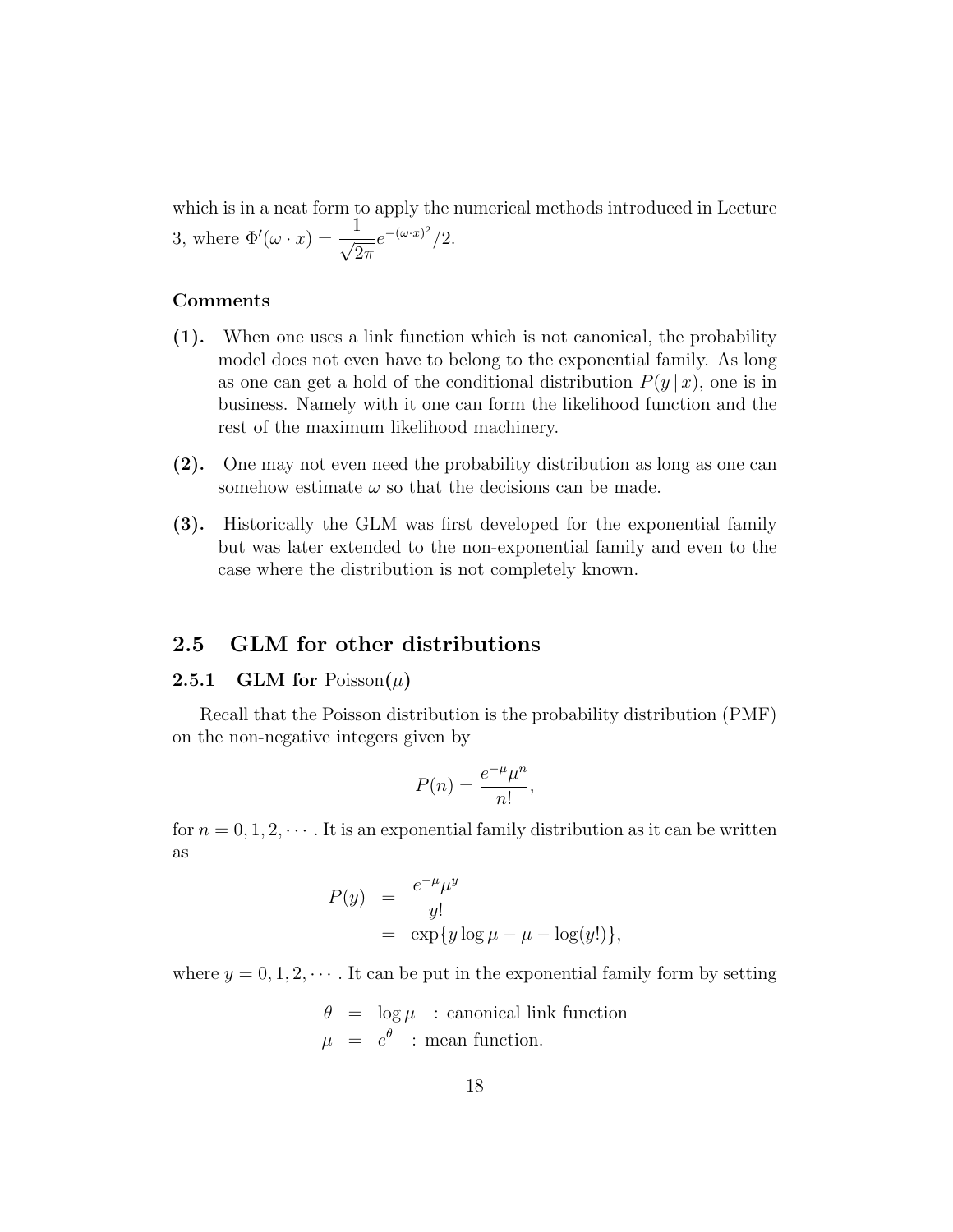One can independently check that

$$
E[Y] = \sum_{n=0}^{\infty} nP(n) = \mu.
$$

# 2.5.2 GLM for  $\Gamma(\alpha, \lambda)$

Recall that the gamma distribution is written in the following form:

$$
P(y) = \frac{\lambda e^{-\lambda y} (\lambda y)^{\alpha - 1}}{\Gamma(\alpha)}, \quad \text{for} \quad y \ge 0
$$
  
=  $\exp{\{\log \lambda - \lambda y + (\alpha - 1) \log(\lambda y) - \log \Gamma(\alpha)\}}$   
=  $\exp{\{\alpha \log \lambda - \lambda y + (\alpha - 1) \log y - \log \Gamma(\alpha)\}}$   
=  $\exp{\left\{\frac{-\lambda \phi y - (-\log \lambda)}{\phi} + \left(\frac{1}{\phi} - 1\right) \log y - \log \Gamma(1/\phi)\right\}}.$ 

Set  $\phi =$ 1 α as the dispersion parameter and let  $\theta = -\lambda \phi$ . Then  $P(y)$  is an exponential family distribution written as:

$$
P_{\theta}(y) = \exp\left\{\frac{\theta y - (-\log(-\theta))}{\phi} + C(y,\phi)\right\},\,
$$

where

$$
C(y, \phi) = \frac{1}{\phi} \log(1/\phi) + \left(\frac{1}{\phi} - 1\right) \log y - \log \Gamma(1/\phi).
$$

Therefore the log partition function is

$$
A(\theta) = -\log(-\theta).
$$

Differentiating this we get the mean parameter

$$
\mu = A'(\theta) = -\frac{1}{\theta}.
$$

Since  $E[Y] = \frac{\alpha}{\lambda}$ λ for  $Y \sim \Gamma(\alpha, \lambda)$ , this fact is independently verified. To recap, the mean function and the canonical link function are given by

$$
\mu = \psi^{-1}(\theta) = -\frac{1}{\theta} : mean function
$$
  

$$
\theta = \psi(\mu) = -\frac{1}{\mu} : canonical link function.
$$